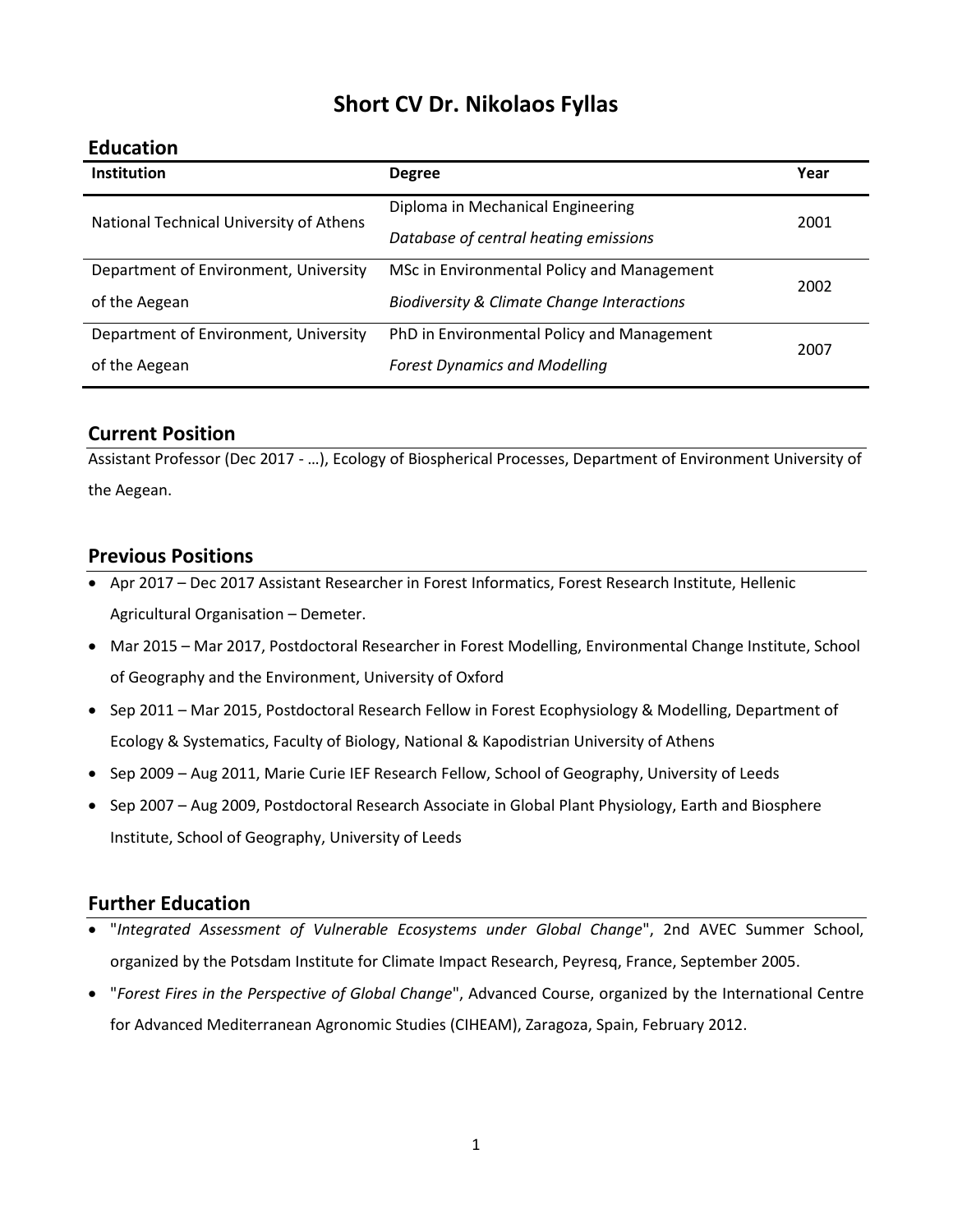## **Fellowships & Awards**

- PhD Fellowship (2002-2006) from the N Papadimitriou Foundation.
- Marie Curie Host PhD Fellowship (2004), School of Biological Sciences, University of Leeds.
- Visiting Fellow (2009), Research School of Biological Sciences, Australian National University.
- Marie Curie Intra-European Research Fellowship (2009-2011)
- Visiting Research Fellow (2014), University of Oxford, Oxford, UK
- Honorary Research Fellow (2017- … ) University of Oxford, Oxford, UK

### **International Research Networks**

- **•** RAINFOR, Amazon Forest Inventory Network. <http://www.geog.leeds.ac.uk/projects/rainfor/>
- **•** TRY Plant Trait Database[. http://www.try-db.org/TryWeb/Home.php](http://www.try-db.org/TryWeb/Home.php)
- **•** TerraBites (The Terrestrial Biosphere in the Earth System) Research Network<http://www.terrabites.net/>

### **Reviewer for Scientific Journals**

Ecological Modelling, Ecology and Evolution, Ecosciences, Global Ecology and Biogeography, Journal of Ecology, Journal of Plant Ecology, Landscape Ecology, New Phytologist, Plant and Soil, Regional Environmental Change, Trees.

## **Teaching Experience**

**Undergraduate Level** (Department of Environment, University of the Aegean)

- Introduction to Computer Programming for Environmental Scientists (2005-2006)
- Ecological Theory II (2015)
- Research Methods II (2018)

**Postgraduate Level** Lectures on Theoretical and Applied Ecology and Ecological Modelling in various MSc programs including:

- International Masters in Environmental Sciences, Policy and Management (MESPOM), Central European University – University of Manchester – University of Lund – University of the Aegean
- Ecology & Global Change, School of Geography, University of Leeds, Masters in Ecology and Global Change
- Biodiversity Conservation (BIODIV), University Montpellier II-ECOLAG University of the Aegean
- Environmental Law, Department of Environmental Engineering, Democritus University of Thrace
- Environmental Behavior, Department of Environmental Engineering, Democritus University of Thrace

#### **Summerschools**

**•** Ecological Data Analysis, ECODAR (2013-2015)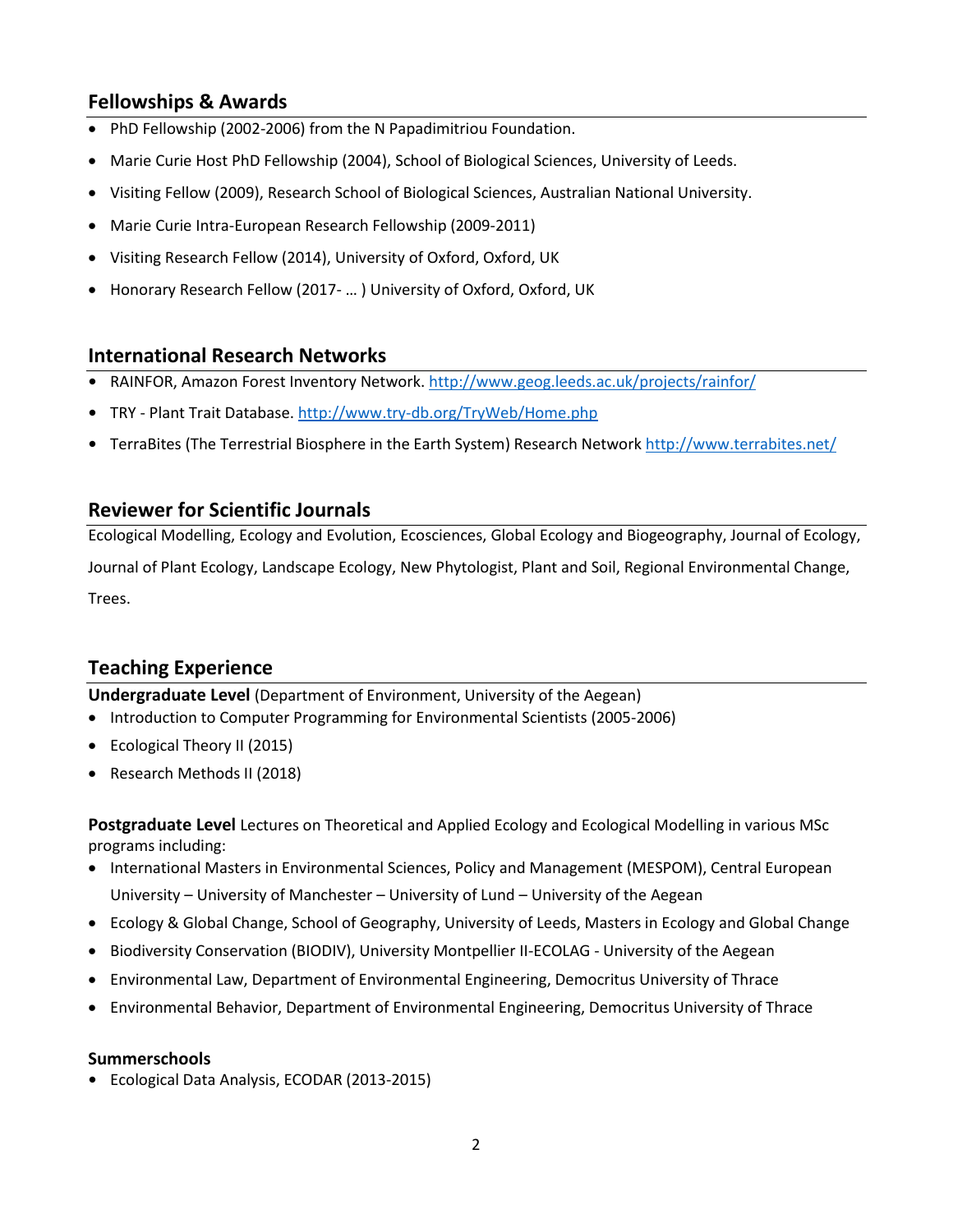## **Theses Supervision**

Supervision of more than twenty (20) undergraduate and postgraduate student research projects in the fields of Functional Ecology, Ecological Modelling, Dendroecology and Forest Policy & Management, at different institutions including the School of the Environment, University of the Aegean, the Faculty of Biology University of Athens, the School of Geography University of Leeds and the Department of Environmental Engineering, Democritus University of Thrace.

## **PhD Examination Board**

• Kalaroni Sofia 2017. *Development and implementation of an ecological model for the simulation of the Mediterranean marine ecosystem and assimilation techniques of satellite ecological data*. Department of Ecology and Systematics, National and Kapodistrian University of Athens.

## **Completed Research Project**

Title: BIOBUS Biodiversity Resources for Innovative Business Development (2006-2007) Funding: FP6 European Commission. Role: Postdoctoral Researcher Institution: Department of Environment University of the Aegean

Title: Quantifying and Understanding the Earth System QUEST (2007-2009) Funding: National Environment Research Council, UK Role: Postdoctoral Researcher Institution: School of Geography, University of Leeds

Title: INTRABASIS: Development of an Individual Trait-Based Simulator for the Amazonian Forest Dynamics (2009-2011) Funding: European Commission FP7, Marie Curie Intra-European Research Fellowships (IEF) Role: Research Fellow, Principal Investigator Institution: School of Geography, University of Leeds

Title: FUME: Forest Fires under Climate, Social and Economic Changes in Europe, the Mediterranean and other Fire-affected Areas of the World (2011-2012) Funding: FP7 European Commission Role: Postdoctoral Researcher Institution: Faculty of Biology, National and Kapodistrian University of Athens

Title: MEDIT: Mediterranean Forests in Transition (2012-2015) Funding: General Secretariat for Research and Technology Role: Research Fellow, Principal Investigator Institution: Faculty of Biology, National and Kapodistrian University of Athens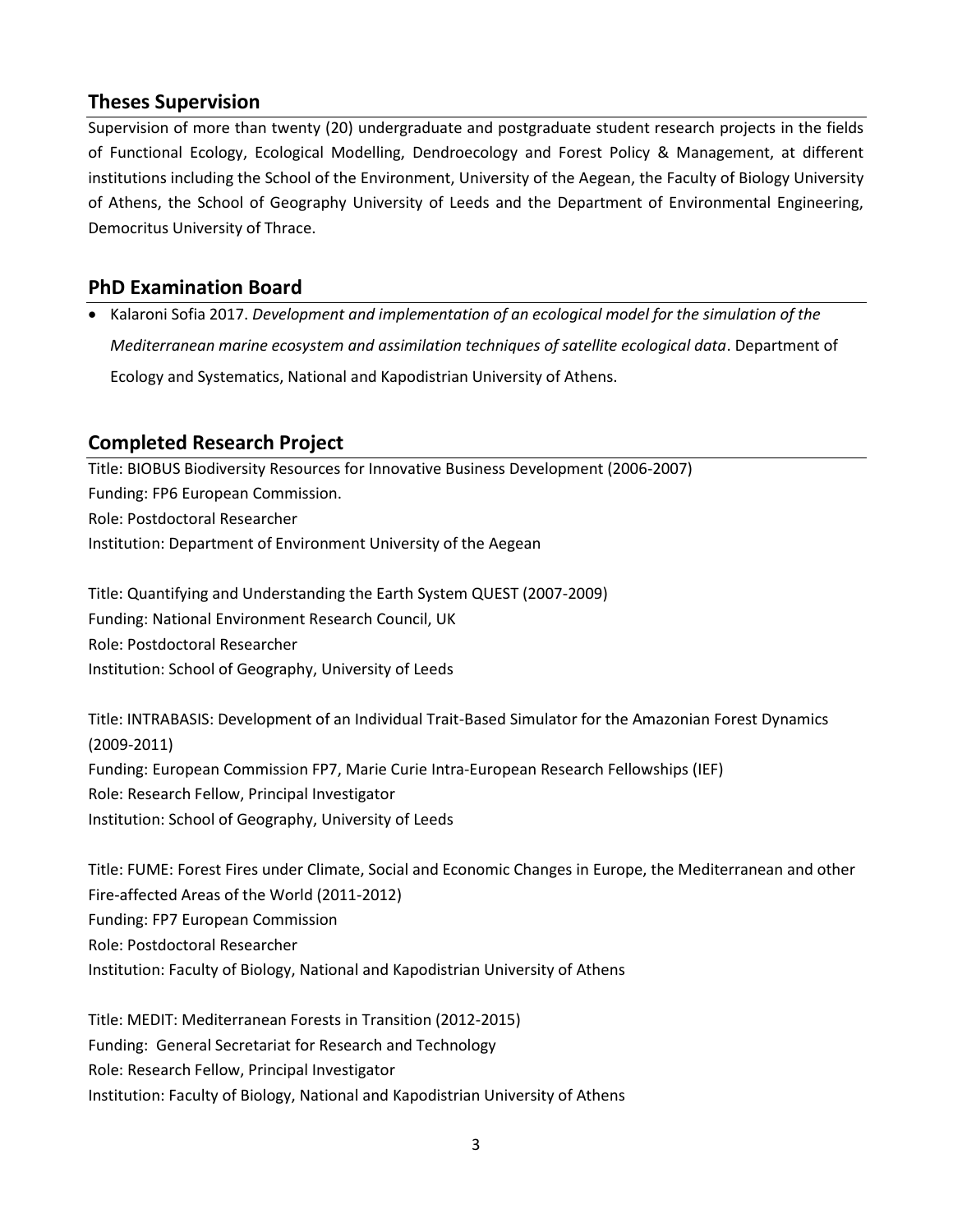Title: GEM-Traits, Global Ecosystem Monitoring (2015-2017) Funding: European Research Council Role: Postdoctoral Researcher Institution: Environmental Change Institute, School of Geography & the Environment, University of Oxford

### **Consultancy Experience**

Lead author for the Cyprus Climate Change Risk Assessment for the Biodiversity and Ecosystem Services and the Forest Sector Reports.

Member of the Biodiversity and Ecosystem Services Team for the Bank of Greece Report on Climate Change Adaptation.

In national and international Biodiversity Conservation and Management projects, for example:

LIFE-NATURE: ICOSTACY Project: "Improving the Conservation Status of Fauna Species in Cyprus."

Greek National Monitoring Project "Assessing the conservation status of Amphibians and Reptiles".

Greek National Monitoring Project "Assessing the conservation status of Mammals".

### **Peer reviewed ISI Publications**

ORCHID ID[: https://orcid.org/0000-0002-5651-5578](https://orcid.org/0000-0002-5651-5578)

Citation Report (10/1/2018):

Web of Science: 1567, h-index: 17, Scopus: 2133: h-index: 18, Google Scholar: 3131, h-index: 24

- 36. Fauset S, Gloor MU, Aidar MPM, Freitas HC, **Fyllas NM**, Marabesi MA, Rochelle ALC, Shenkin A, Vieira SA, Joly CA (2017). Tropical forest light regimes in a human-modified landscape. Ecosphere, 8, e02002.
- 35. **Fyllas NM**, Patrick Bentley L, Shenkin A, Asner GP, Atkin OK, Díaz S, Enquist BJ, Farfan-Rios W, Gloor E, Guerrieri R, Huaraca Huasco W, Ishida Y, Martin RE, Meir P, Phillips O, Salinas N, Silman M, Weerasinghe LK, Zaragoza-Castells J and Malhi Y (2017) Solar radiation and functional traits explain the decline of forest primary productivity along a tropical elevation gradient. Ecology Letters, 20: 730-740.
- 34. **Fyllas NM**, Christopoulou A, Galanidis A, Michelaki CZ, Dimitrakopoulos PG, Fulé PZ, and Arianoutsou M (2017) Tree growth-climate relationships in a forest-plot network on Mediterranean mountains. Science of the Total Environment, 598: 393-403.
- 33. Blonder B, Salinas N, Patrick Bentley L, Shenkin A, Chambi Porroa PO, Valdez Tejeira Y, Violle C, **Fyllas NM**, Goldsmith GR, Martin R, Asner GP, Díaz S, Enquist BJ, Malhi Y (2017) Predicting trait-environment relationships for venation networks along an Andes-Amazon elevation gradient. Ecology 98(5):1239- 1255.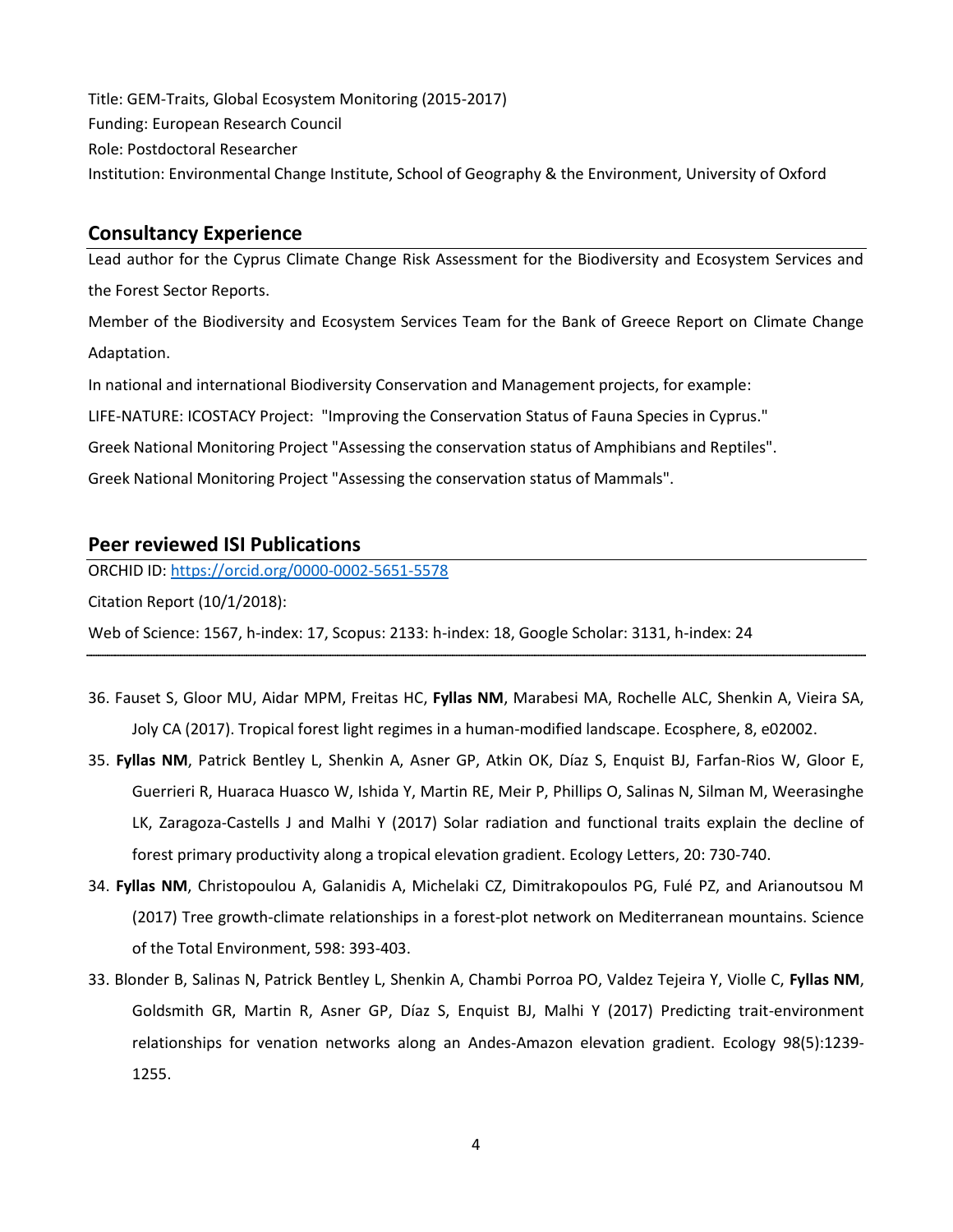- 32. **Fyllas NM**, Christopoulou A, Galanidis A, Michelaki CZ, Giannakopoulos C, Dimitrakopoulos PG, Arianoutsou M, Gloor M (2017) Predicting species dominance shifts across elevation gradients at mountain forests in Greece under a warmer and drier climate, Regional Environmental Change, 17:1165-1177.
- 31. Souza FC de, Dexter KG, Phillips OL, Brienen RJW, Chave J, Galbraith DR, Gonzalez GL, Mendoza AM, Pennington RT, Poorter L, Alexiades M, Álvarez-Dávila E, Andrade A, Aragão LEOC, Araujo-Murakami A, Arets EJMM, C GAA, Baraloto C, Barroso JG, Bonal D, Boot RGA, Camargo JLC, Comiskey JA, Valverde FC, Camargo PB de, Fiore AD, Elias F, Erwin TL, Feldpausch TR, Ferreira L, **Fyllas NM**, Gloor E, Herault B, Herrera R, Higuchi N, Coronado ENH, Killeen TJ, Laurance WF, Laurance S, Lloyd J, Lovejoy TE, Malhi Y, Maracahipes L, Marimon BS, Marimon-Junior BH, Mendoza C, Morandi P, Neill DA, Vargas PN, Oliveira EA, Lenza E, Palacios WA, Peñuela-Mora MC, Pipoly JJ, Pitman NCA, Prieto A, Quesada CA, Ramirez-Angulo H, Rudas A, Ruokolainen K, Salomão RP, Silveira M, Stropp J, Steege H ter, Thomas-Caesar R, Hout P van der, Heijden GMF van der, Meer PJ van der, Vasquez RV, Vieira SA, Vilanova E, Vos VA, Wang O, Young KR, Zagt RJ, Baker TR (2016) Evolutionary heritage influences Amazon tree ecology. Proceedings of the Royal Society – Biological Sciences 283:20161587.
- 30. Christoffersen BO, Gloor M, Fauset S, **Fyllas NM**, Galbraith DR, Baker TR, Rowland L, Fisher RA, Binks OJ, Sevanto SA, Xu C, Jansen S, Choat B, Mencuccini M, McDowell NG, Meir P (2016). Linking hydraulic traits to tropical forest function in a size-structured and trait-driven model (TFS v.1-Hydro), Geoscientific Model Development 9, 4227–4255
- 29. Turnbull MH, Griffin KL, **Fyllas NM**, Lloyd J, Meir P, Atkin OK (2016) Separating species and environmental determinants of leaf functional traits in temperate rainforest plants along a soil-development chronosequence. Functional Plant Biology. 43: 751-765.
- 28. Baker TR, Vela Díaz DM, Chama Moscoso V, Navarro G, Monteagudo A, Pinto R, Cangani K, **Fyllas NM**, Lopez Gonzalez G, Laurance WF, Lewis SL, Lloyd J, ter Steege H, Terborgh JW, Phillips OL (2016) Consistent, small effects of treefall disturbances on the composition and diversity of four Amazonian forests. Journal of Ecology 104:497–506.
- 27. Cowling RM, Potts AJ, Bradshaw PL, Colville J, Arianoutsou M, Ferrier S, Forest F, **Fyllas NM**, Hopper SD, Ojeda F, Procheş Ş, Smith RJ, Rundel PW, Vassilakis E, Zutta BR (2015) Variation in plant diversity in mediterranean-climate ecosystems: the role of climatic and topographical stability. Journal of Biogeography 42:552–564.
- 26. Veenendaal EM, Torello-Raventos M, Feldpausch TR, Domingues TF, Gerard F, Schrodt F, Saiz G, Quesada CA, Djagbletey G, Ford A, Kemp J, Marimon BS, Marimon-Junior BH, Lenza E, Ratter JA, Maracahipes L, Sasaki D, Sonké B, Zapfack L, Villarroel D, Schwarz M, Yoko Ishida F, Gilpin M, Nardoto GB, Affum-Baffoe K, Arroyo L, Bloomfield K, Ceca G, Compaore H, Davies K, Diallo A, **Fyllas NM**, Gignoux J, Hien F, Johnson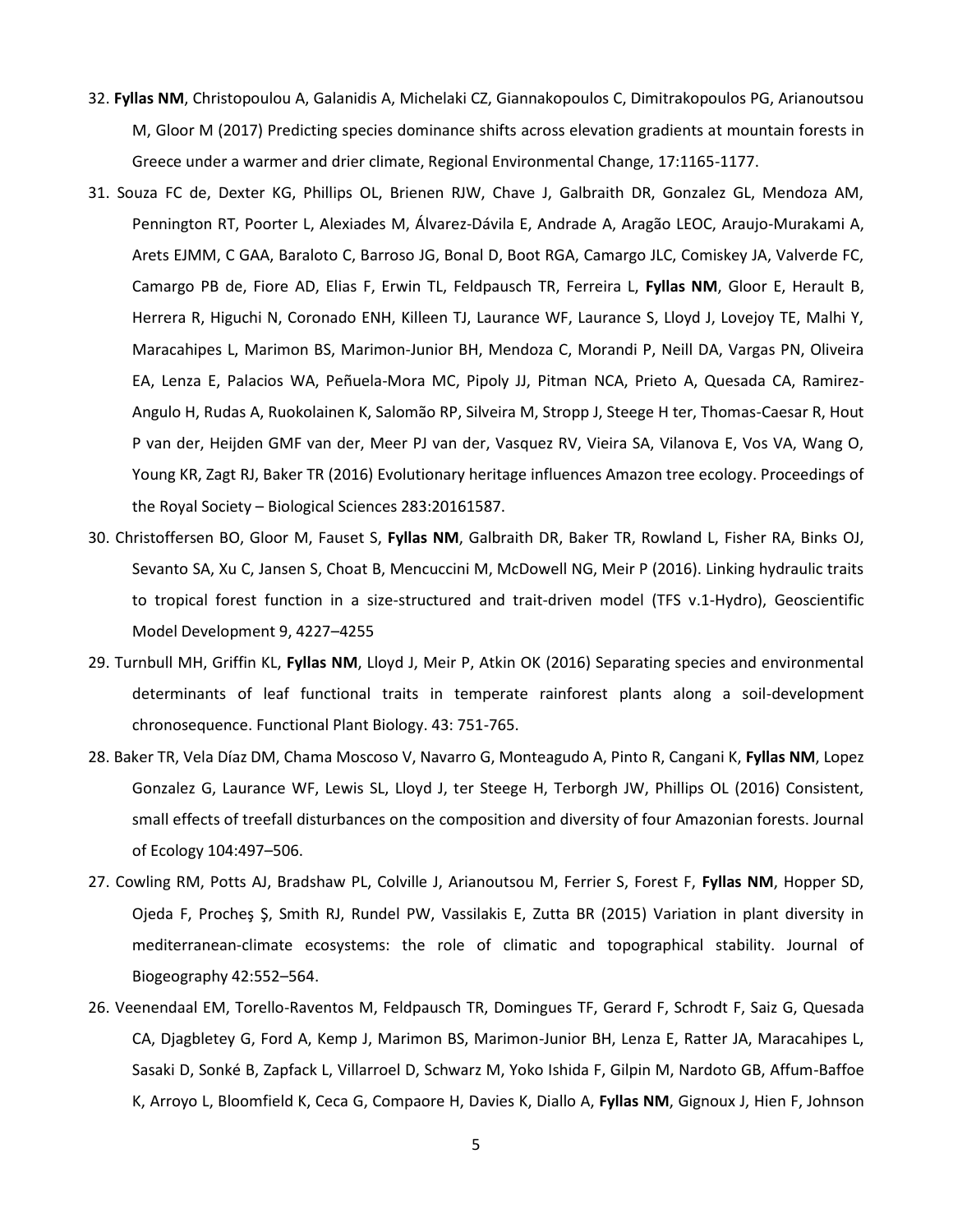M, Mougin E, Hiernaux P, Killeen T, Metcalfe D, Miranda HS, Steininger M, Sykora K, Bird MI, Grace J, Lewis S, Phillips OL, Lloyd J (2015) Structural, physiognomic and above-ground biomass variation in savanna–forest transition zones on three continents – how different are co-occurring savanna and forest formations? Biogeosciences 12:2927–2951.

- 25. Atkin OK, Bloomfield KJ, Reich PB, Tjoelker MG, Asner GP, Bonal D, Bönisch G, Bradford MG, Cernusak LA, Cosio EG, Creek D, Crous KY, Domingues TF, Dukes JS, Egerton JJG, Evans JR, Farquhar GD, **Fyllas NM**, Gauthier PPG, Gloor E, Gimeno TE, Griffin KL, Guerrieri R, Heskel MA, Huntingford C, Ishida FY, Kattge J, Lambers H, Liddell MJ, Lloyd J, Lusk CH, Martin RE, Maksimov AP, Maximov TC, Malhi Y, Medlyn BE, Meir P, Mercado LM, Mirotchnick N, Ng D, Niinemets Ü, O'Sullivan OS, Phillips OL, Poorter L, Poot P, Prentice IC, Salinas N, Rowland LM, Ryan MG, Sitch S, Slot M, Smith NG, Turnbull MH, VanderWel MC, Valladares F, Veneklaas EJ, Weerasinghe LK, Wirth C, Wright IJ, Wythers KR, Xiang J, Xiang S, Zaragoza-Castells J (2015) Global variability in leaf respiration in relation to climate, plant functional types and leaf traits. New Phytologist 206:614–636.
- 24. Koufos G, Mavromatis T, Koundouras S, **Fyllas NM**, Jones GV (2014) Viticulture-climate relationships in Greece: the impacts of recent climate trends on harvest date variation. International Journal of Climatology 34:1445–1459.
- 23. Kint V, Aertsen W, **Fyllas NM**, Trabucco A, Janssen E, Özkan K, Muys B (2014) Ecological traits of Mediterranean tree species as a basis for modelling forest dynamics in the Taurus mountains, Turkey. Ecological Modelling 286:53–65.
- 22. Christopoulou A, **Fyllas NM**, Andriopoulos P, Koutsias N, Dimitrakopoulos PG, Arianoutsou M (2014) Postfire regeneration patterns of Pinus nigra in a recently burned area in Mount Taygetos, Southern Greece: The role of unburned forest patches. Forest Ecology and Management 327:148–156.
- 21. Adamidis GC, Kazakou E, **Fyllas NM**, Dimitrakopoulos PG (2014) Species Adaptive Strategies and Leaf Economic Relationships across Serpentine and Non-Serpentine Habitats on Lesbos, Eastern Mediterranean. PLOS ONE 9:e96034.
- 20. **Fyllas NM**, Gloor E, Mercado LM, Sitch S, Quesada CA, Domingues TF, Galbraith DR, Torre-Lezama A, Vilanova E, Ramírez-Angulo H, Higuchi N, Neill DA, Silveira M, Ferreira L, Aymard C. GA, Malhi Y, Phillips OL, Lloyd J (2014) Analysing Amazonian forest productivity using a new individual and trait-based model (TFS v.1). Geoscientific Model Development 7:1251–1269.
- 19. Atkin OK, Turnbull MH, Zaragoza-Castells J, **Fyllas NM**, Lloyd J, Meir P, Griffin KL (2013) Light inhibition of leaf respiration as soil fertility declines along a post-glacial chronosequence in New Zealand: an analysis using the Kok method. Plant Soil 367:163–182.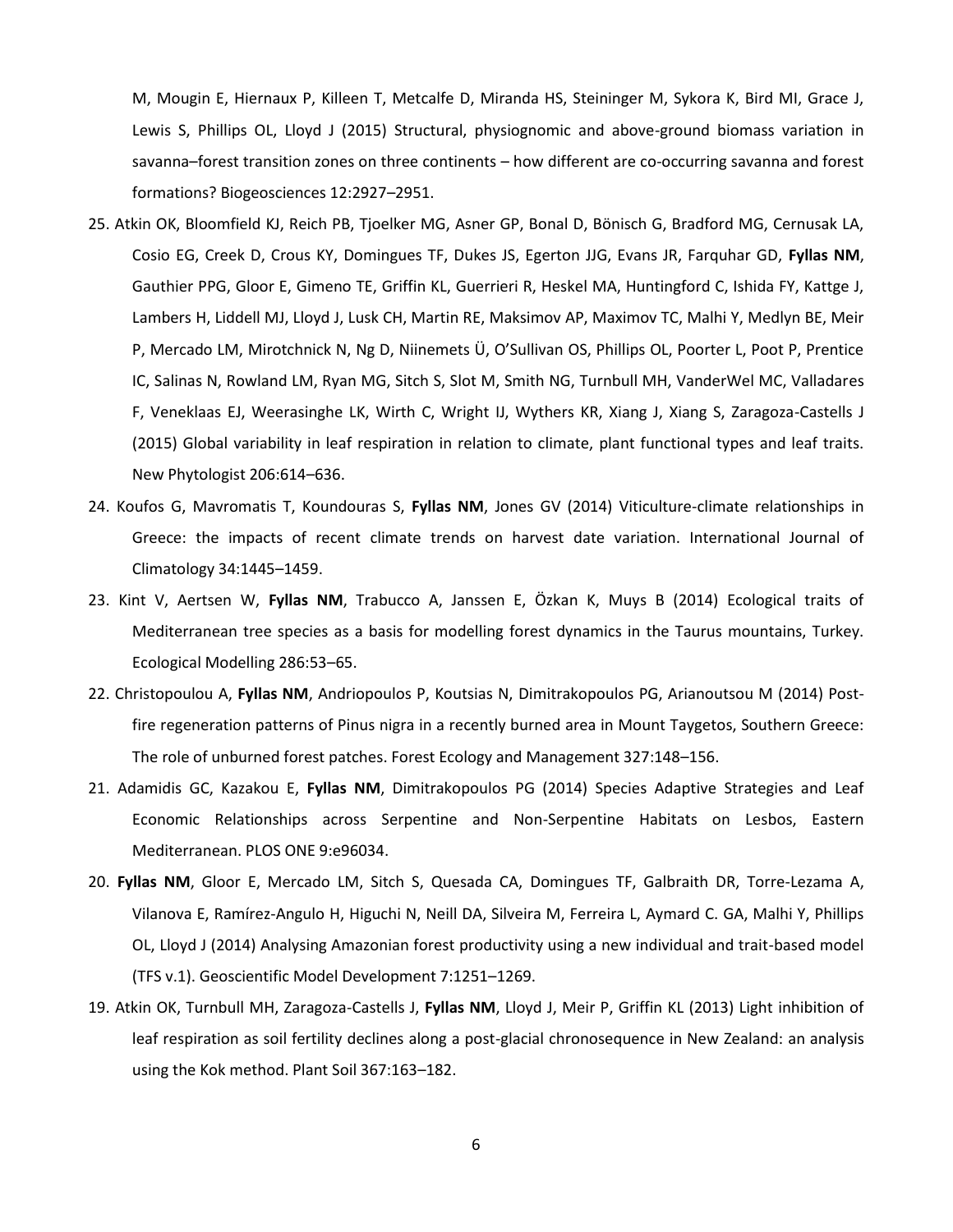- 18. Torello-Raventos M, Feldpausch TR, Veenendaal E, Schrodt F, Saiz G, Domingues TF, Djagbletey G, Ford A, Kemp J, Marimon BS, Junior BHM, Lenza E, Ratter JA, Maracahipes L, Sasaki D, Sonké B, Zapfack L, Taedoumg H, Villarroel D, Schwarz M, Quesada CA, Ishida FY, Nardoto GB, Affum-Baffoe K, Arroyo L, Bowman DMJS, Compaore H, Davies K, Diallo A, **Fyllas NM**, Gilpin M, Hien F, Johnson M, Killeen TJ, Metcalfe D, Miranda HS, Steininger M, Thomson J, Sykora K, Mougin E, Hiernaux P, Bird MI, Grace J, Lewis SL, Phillips OL, Lloyd J (2013) On the delineation of tropical vegetation types with an emphasis on forest/savanna transitions. Plant Ecology & Diversity 6:101–137.
- 17. Patiño S, **Fyllas NM**, Baker TR, Paiva R, Quesada CA, Santos AJB, Schwarz M, ter Steege H, Phillips OL, Lloyd J (2012) Coordination of physiological and structural traits in Amazon forest trees. Biogeosciences 9:775– 801.
- 16. Swenson NG, Enquist BJ, Pither J, Kerkhoff AJ, Boyle B, Weiser MD, Elser JJ, Fagan WF, Forero-Montaña J, **Fyllas NM**, Kraft NJB, Lake JK, Moles AT, Patiño S, Phillips OL, Price CA, Reich PB, Quesada CA, Stegen JC, Valencia R, Wright IJ, Wright SJ, Andelman S, Jørgensen PM, Lacher Jr TE, Monteagudo A, Núñez-Vargas MP, Vasquez-Martínez R, Nolting KM (2012) The biogeography and filtering of woody plant functional diversity in North and South America. Global Ecology and Biogeography 21:798–808.
- 15. Quesada CA, Phillips OL, Schwarz M, Czimczik CI, Baker TR, Patiño S, **Fyllas NM**, Hodnett MG, Herrera R, Almeida S, Alvarez Dávila E, Arneth A, Arroyo L, Chao KJ, Dezzeo N, Erwin T, di Fiore A, Higuchi N, Honorio Coronado E, Jimenez EM, Killeen T, Lezama AT, Lloyd G, López-González G, Luizão FJ, Malhi Y, Monteagudo A, Neill DA, Núñez Vargas P, Paiva R, Peacock J, Peñuela MC, Peña Cruz A, Pitman N, Priante Filho N, Prieto A, Ramírez H, Rudas A, Salomão R, Santos AJB, Schmerler J, Silva N, Silveira M, Vásquez R, Vieira I, Terborgh J, Lloyd J (2012) Basin-wide variations in Amazon forest structure and function are mediated by both soils and climate. Biogeosciences 9:2203–2246.
- 14. **Fyllas NM**, Quesada CA, Lloyd J (2012) Deriving Plant Functional Types for Amazonian forests for use in vegetation dynamics models. Perspectives in Plant Ecology, Evolution and Systematics 14:97–110.
- 13. Mercado LM, Patiño S, Domingues TF, **Fyllas NM**, Weedon GP, Sitch S, Quesada CA, Phillips OL, Aragão LEOC, Malhi Y, Dolman AJ, Restrepo-Coupe N, Saleska SR, Baker TR, Almeida S, Higuchi N, Lloyd J (2011) Variations in Amazon forest productivity correlated with foliar nutrients and modelled rates of photosynthetic carbon supply. Philosophical Transactions of the Royal Society of London B: Biological Sciences 366:3316–3329.
- 12. Quesada CA, Lloyd J, Anderson LO, **Fyllas NM**, Schwarz M, Czimczik CI (2011) Soils of Amazonia with particular reference to the RAINFOR sites. Biogeosciences 8:1415–1440.
- 11. Feldpausch TR, Banin L, Phillips OL, Baker TR, Lewis SL, Quesada CA, Affum-Baffoe K, Arets EJMM, Berry NJ, Bird M, Brondizio ES, de Camargo P, Chave J, Djagbletey G, Domingues TF, Drescher M, Fearnside PM,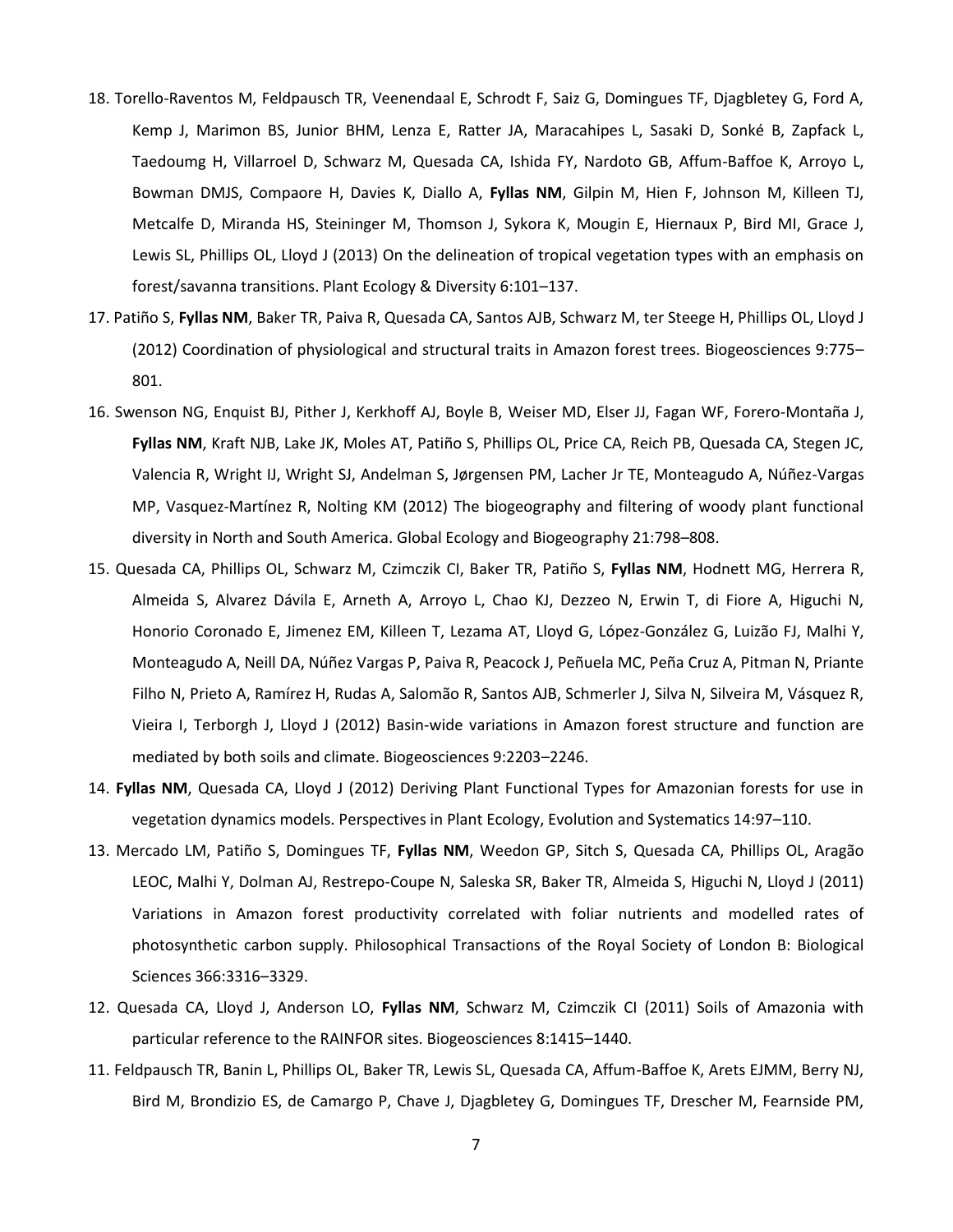França MB, **Fyllas NM**, Lopez-Gonzalez G, Hladik A, Higuchi N, Hunter MO, Iida Y, Salim KA, Kassim AR, Keller M, Kemp J, King DA, Lovett JC, Marimon BS, Marimon-Junior BH, Lenza E, Marshall AR, Metcalfe DJ, Mitchard ETA, Moran EF, Nelson BW, Nilus R, Nogueira EM, Palace M, Patiño S, Peh KS-H, Raventos MT, Reitsma JM, Saiz G, Schrodt F, Sonké B, Taedoumg HE, Tan S, White L, Wöll H, Lloyd J (2011) Heightdiameter allometry of tropical forest trees. Biogeosciences 8:1081–1106.

- 10. Kattge J, Díaz S, Lavorel S, Prentice IC, Leadley P, Bönisch G, Garnier E, Westoby M, Reich PB, Wright IJ, et al (2011) TRY – a global database of plant traits. Global Change Biology 17:2905–2935.
- 9. Papanikolaou AD, **Fyllas NM**, Mazaris AD, Dimitrakopoulos PG, Kallimanis AS, Pantis JD (2011) Grazing effects on plant functional group diversity in Mediterranean shrublands. Biodiversity and Conservation 20:2831– 2843.
- 8. Quesada CA, Lloyd J, Schwarz M, Patiño S, Baker TR, Czimczik C, **Fyllas NM**, Martinelli L, Nardoto GB, Schmerler J, Santos AJB, Hodnett MG, Herrera R, Luizão FJ, Arneth A, Lloyd G, Dezzeo N, Hilke I, Kuhlmann I, Raessler M, Brand WA, Geilmann H, Moraes Filho JO, Carvalho FP, Araujo Filho RN, Chaves JE, Cruz Junior OF, Pimentel TP, Paiva R (2010) Variations in chemical and physical properties of Amazon forest soils in relation to their genesis. Biogeosciences 7:1515–1541.
- 7. **Fyllas NM**, Politi PI, Galanidis A, Dimitrakopoulos PG, Arianoutsou M (2010) Simulating regeneration and vegetation dynamics in Mediterranean coniferous forests. Ecological Modelling 221:1494–1504.
- 6. Lloyd J, Goulden ML, Ometto JP, Patiño S, **Fyllas NM** and Quesada CA 2009: Ecophysiology of Forest and Savana Vegetation. pp 464-484. In: Amazonia and Global Change, M. Keller, M. Bustamante, J. Gash, and P.S. Dias, Editors. American Geophysical Union, Geophysical Monograph Series. Volume 186, 576 pp.
- 5. **Fyllas NM**, Patiño S, Baker TR, Bielefeld Nardoto G, Martinelli LA, Quesada CA, Paiva R, Schwarz M, Horna V, Mercado LM, Santos A, Arroyo L, Jiménez EM, Luizão FJ, Neill DA, Silva N, Prieto A, Rudas A, Silviera M, Vieira ICG, Lopez-Gonzalez G, Malhi Y, Phillips OL, Lloyd J, 2009. Basin-wide variations in foliar properties of Amazonian forest: phylogeny, soils and climate. Biogeosciences 6, 2677–2708.
- 4. Phillips OL, van der Heijden G, Lewis SL, López-González G, Aragão LEOC, Lloyd J, Malhi Y, Monteagudo A, Almeida S, Dávila EA, Amaral I, Andelman S, Andrade A, Arroyo L, Aymard G, Baker TR, Blanc L, Bonal D, de Oliveira ÁCA, Chao K-J, Cardozo ND, da Costa L, Feldpausch TR, Fisher JB, **Fyllas NM**, Freitas MA, Galbraith D, Gloor E, Higuchi N, Honorio E, Jiménez E, Keeling H, Killeen TJ, Lovett JC, Meir P, Mendoza C, Morel A, Vargas PN, Patiño S, Peh KS-H, Cruz AP, Prieto A, Quesada CA, Ramírez F, Ramírez H, Rudas A, Salamão R, Schwarz M, Silva J, Silveira M, Ferry Slik JW, Sonké B, Thomas AS, Stropp J, Taplin JRD, Vásquez R, Vilanova E (2010) Drought–mortality relationships for tropical forests. New Phytologist 187:631–646.